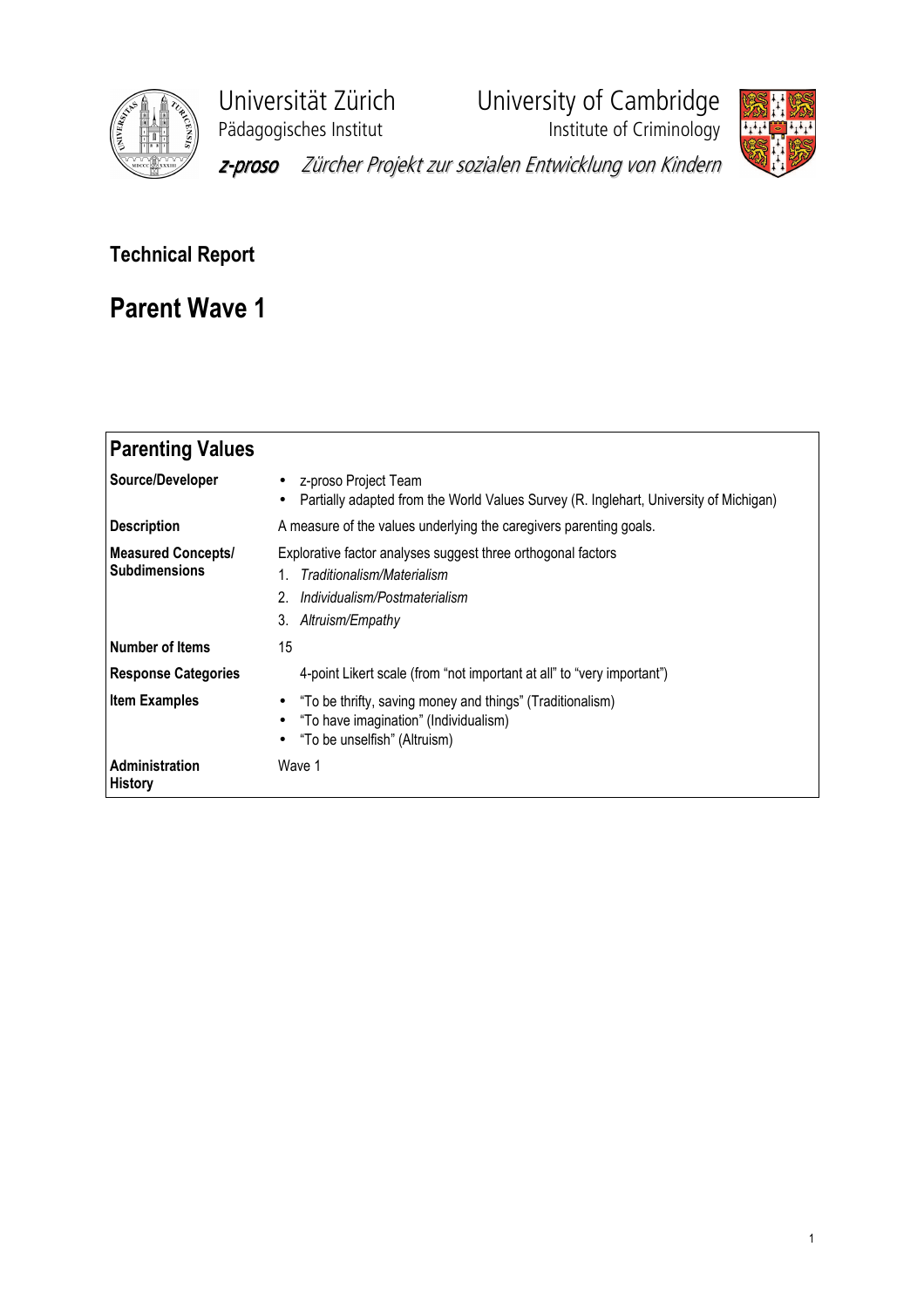## Parenting Values – Extraction of Relevant Dimensions Based on Exploratory Factor Analysis

- 
- Method PCA with VARIMAX rotation
	- Extraction criterion: Eigenvalues > 1
- Only loadings > .447 (20% of shared variance) are displayed

### Rotated **Component Matrix**

|                                                                                                                                                                                                                                                                                                                                                                                                                                                                                                                                 |                                                              | Component                    |              |
|---------------------------------------------------------------------------------------------------------------------------------------------------------------------------------------------------------------------------------------------------------------------------------------------------------------------------------------------------------------------------------------------------------------------------------------------------------------------------------------------------------------------------------|--------------------------------------------------------------|------------------------------|--------------|
|                                                                                                                                                                                                                                                                                                                                                                                                                                                                                                                                 | 1                                                            | 2                            | 3            |
| V3510_6 to be thrifty, saving money and things<br>V3510 2 to work hard<br>V3510_8 to have religious faith<br>V3510 13 to have good manners<br>V3510 10 to be obedient<br>V3510_11 to be courageous<br>V3510_14 to obey rules and laws<br>V3510_7 to be determined and perseverant<br>V3510_15 to live on the spur of the moment<br>V3510 4 to have imagination<br>V3510 12 to assert one's own interests<br>V3510 1 to be independent<br>V3510_5 to be tolerant and showing respect for other people<br>V3510 9 to be unselfish | .758<br>.731<br>.714<br>.674<br>.667<br>.632<br>.558<br>.533 | .620<br>.614<br>.535<br>.516 | .712<br>.591 |

| Component<br>Labels | • 1- Traditionalism/ Materialism<br>• 2- Individualism/Postmaterialism<br>• 3- Altruism/Empathy |
|---------------------|-------------------------------------------------------------------------------------------------|
| <b>Notes</b>        | •V3510_3 (to have a feeling of responsibility) has been removed from the three subscales.       |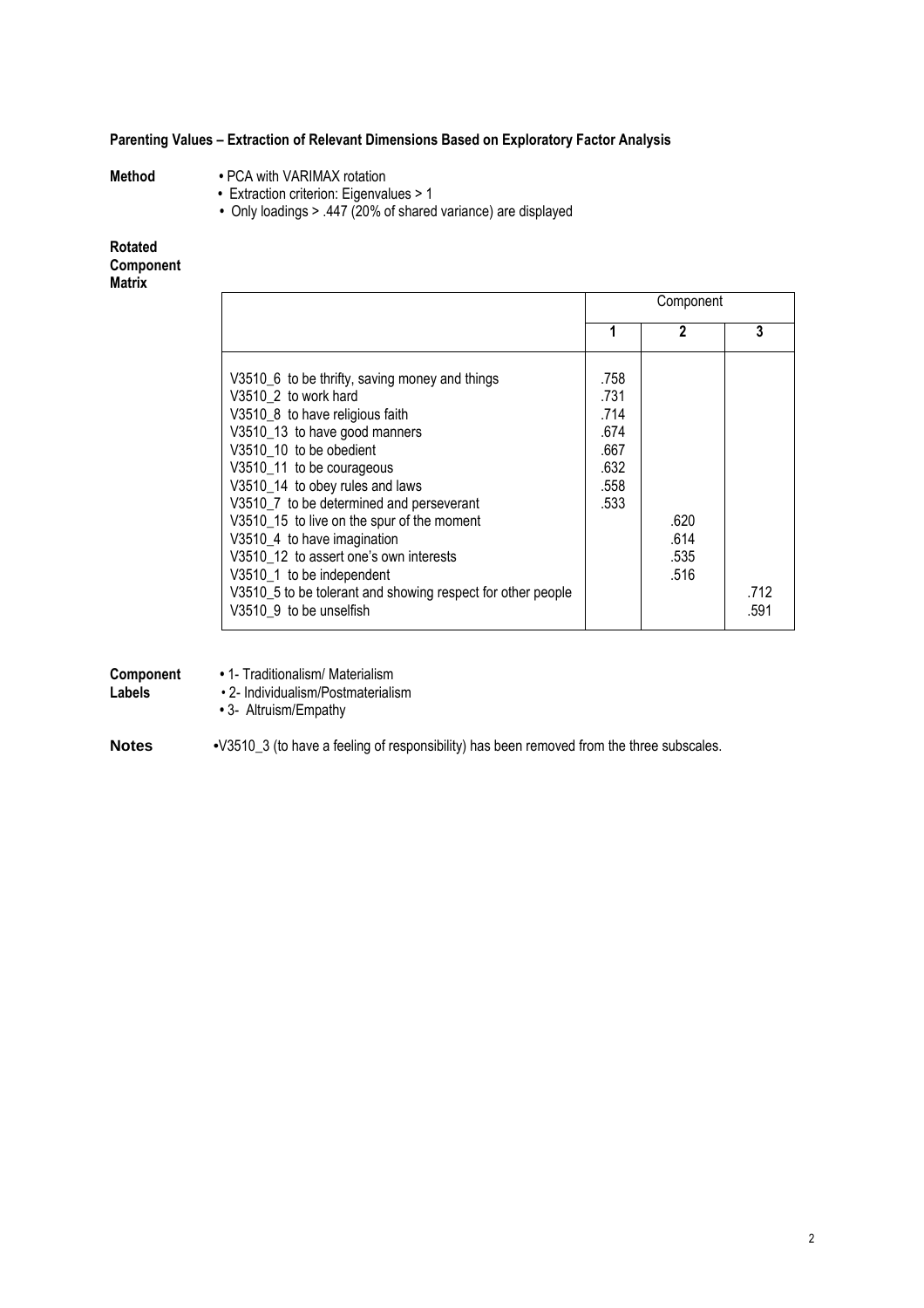| Variable                                             |                             | 4-point Likert scale                                                                                    |              |                                        |                     |              |                    |                    |                                  |                                                  |                              |
|------------------------------------------------------|-----------------------------|---------------------------------------------------------------------------------------------------------|--------------|----------------------------------------|---------------------|--------------|--------------------|--------------------|----------------------------------|--------------------------------------------------|------------------------------|
| <b>Values</b>                                        |                             | not important at all                                                                                    |              |                                        |                     |              |                    |                    |                                  |                                                  |                              |
|                                                      | $2-$                        | rather unimportant                                                                                      |              |                                        |                     |              |                    |                    |                                  |                                                  |                              |
|                                                      | 3-                          | rather important                                                                                        |              |                                        |                     |              |                    |                    |                                  |                                                  |                              |
|                                                      | 4-                          | very important                                                                                          |              |                                        |                     |              |                    |                    |                                  |                                                  |                              |
|                                                      | 7-<br>8-<br>$9-$            | Does not apply (MISSING)<br>Don't know/ Can't remember (MISSING)<br>No answer/ Answer refused (MISSING) |              |                                        |                     |              |                    |                    |                                  |                                                  |                              |
| Variable                                             | Variable Name               | Label                                                                                                   |              | Wording                                |                     |              |                    |                    |                                  | Missings (%)                                     |                              |
| Wording &<br>Case                                    | V3510_2                     | Traditionalism 1                                                                                        |              | To work hard                           |                     |              |                    |                    |                                  |                                                  | 10                           |
| <b>Summary</b>                                       | V3510_6                     | Traditionalism 2                                                                                        |              | To be thrifty, saving money and things |                     |              |                    |                    |                                  |                                                  | (0.8% )<br>9                 |
|                                                      | V3510_7                     | Traditionalism 3                                                                                        |              | To be determined and perseverant       |                     |              |                    |                    |                                  |                                                  | (0.7%<br>15                  |
|                                                      | V3510 8                     | Traditionalism 4                                                                                        |              | To have religious faith                |                     |              |                    |                    |                                  |                                                  | $(1.2\%)$<br>13              |
|                                                      | V3510_10                    | Traditionalism 5                                                                                        |              | To be obedient                         |                     |              |                    |                    |                                  |                                                  | $(1.1\%)$<br>13<br>$(1.1\%)$ |
|                                                      | V3510_11                    | Traditionalism 6                                                                                        |              | To be courageous                       |                     |              |                    |                    |                                  |                                                  |                              |
|                                                      | V3510_13                    | Traditionalism 7                                                                                        |              | To have good manners                   |                     |              |                    |                    |                                  |                                                  | (0.7%)<br>$(0.5\%)$          |
|                                                      | V3510_14                    | Traditionalism 8                                                                                        |              | To obey rules and laws                 |                     |              |                    |                    |                                  |                                                  | $(0.6\%)$                    |
|                                                      | Total $N = 1237$            |                                                                                                         |              |                                        |                     |              |                    |                    |                                  |                                                  |                              |
|                                                      |                             |                                                                                                         |              |                                        |                     |              |                    |                    |                                  |                                                  |                              |
| <b>Descriptive</b><br><b>Statistics</b>              | Variable<br>Name            | Label                                                                                                   | Mean         | <b>Standard</b><br><b>Deviation</b>    | Min.                | Max.         | <b>Skewness</b>    | Kurtosis           | <b>Item-Scale</b><br>Correlation | $\alpha$ If Item<br>Removed<br>$(\alpha = .820)$ |                              |
|                                                      | V3510 2<br>V3510 6          | Traditionalism 1<br>Traditionalism 2                                                                    | 3.08<br>3.24 | .805<br>.725                           | 1<br>1              | 4<br>4       | $-423$<br>$-599$   | $-652$<br>$-228$   | .610<br>.667                     | .789<br>.781                                     |                              |
|                                                      | V3510_7                     | Traditionalism 3                                                                                        | 3.47         | .598                                   |                     | 4            | $-762$             | .218               | .434                             | .812                                             |                              |
|                                                      | V3510_8                     | Traditionalism 4                                                                                        | 2.71         | 1.08                                   |                     | 4            | $-231$             | $-1.24$            | .586                             | .804                                             |                              |
|                                                      | V3510_10                    | Traditionalism 5                                                                                        | 3.38         | .667                                   |                     | 4            | $-820$             | .391               | .560                             | .797                                             |                              |
|                                                      | V3510_11                    | Traditionalism 6                                                                                        | 3.40         | .668                                   |                     | 4            | $-737$             | $-270$             | .514                             | .803                                             |                              |
|                                                      | V3510_13                    | Traditionalism 7                                                                                        | 3.62         | .546                                   | $\overline{2}$<br>1 | 4<br>Δ       | $-1.08$            | .158               | .576                             | .798                                             |                              |
|                                                      |                             |                                                                                                         |              |                                        |                     |              | -1.41              | 1.21               | .495                             | .808                                             |                              |
|                                                      | V3510_14                    | Traditionalism 8                                                                                        | 3.71         | .486                                   |                     |              |                    |                    |                                  |                                                  |                              |
|                                                      |                             | Traditionalism/Materialism Subscale (P1_Trad)                                                           |              |                                        |                     |              |                    |                    |                                  |                                                  |                              |
|                                                      |                             |                                                                                                         | Mean         | <b>Standard</b><br>Deviation           | Min.                | Max.         | Skew-<br>ness      | Kurtosis           |                                  | <b>ANOVA</b><br>F.                               |                              |
|                                                      | Group<br>Full sample        | N<br>1230                                                                                               | 2.33         | .478                                   | .880                | 3.00         | $-373$             | $-683$             | df                               |                                                  | p                            |
|                                                      | Gender                      |                                                                                                         |              |                                        |                     |              |                    |                    | 1                                | 2.35                                             | .126                         |
|                                                      | Girls                       | 590                                                                                                     | 2.35         | .470                                   | .880                | 3.00         | $-438$             | $-566$             |                                  |                                                  |                              |
|                                                      | Boys                        | 640                                                                                                     | 2.31         | .485                                   | 1.00                | 3.00         | $-313$             | $-770$             |                                  |                                                  |                              |
|                                                      | Treatment                   |                                                                                                         |              |                                        |                     |              |                    |                    | 3                                | 4.12                                             | .006                         |
|                                                      | Control                     | 325                                                                                                     | 2.31         | .485                                   | 1.25                | 3.00         | $-288$             | $-.932$            |                                  |                                                  |                              |
|                                                      | Triple P                    | 301                                                                                                     | 2.34         | .475                                   | 1.00                | 3.00         | $-0.360$           | $-717$             |                                  |                                                  |                              |
|                                                      | <b>PATHS</b><br>Combination | 340<br>264                                                                                              | 2.28<br>2.41 | .483<br>.458                           | .880<br>1.00        | 3.00<br>3.00 | $-343$<br>$-532$   | $-533$<br>$-445$   |                                  |                                                  |                              |
|                                                      |                             |                                                                                                         |              |                                        |                     |              |                    |                    |                                  |                                                  | .000                         |
|                                                      | Language<br>German          | 805                                                                                                     | 2.12         | .428                                   | .880                | 3.00         | $-112$             | $-428$             | 8                                | 88.78                                            |                              |
|                                                      | Albanian                    | 75                                                                                                      | 2.83         | .184                                   | 2.13                | 3.00         | $-1.42$            | 2.37               |                                  |                                                  |                              |
|                                                      | Bos./Cro./ Serb.            | 90                                                                                                      | 2.72         | .255                                   | 1.88                | 3.00         | $-946$             | .648               |                                  |                                                  |                              |
|                                                      | English                     | 24                                                                                                      | 2.57         | .370                                   | 1.50                | 3.00         | $-0.888$           | 1.32               |                                  |                                                  |                              |
|                                                      | Italian                     | 18                                                                                                      | 2.51         | .316                                   | 2.00                | 3.00         | $-119$             | $-1.18$            |                                  |                                                  |                              |
|                                                      | Portuguese                  | 77                                                                                                      | 2.86         | .199                                   | 1.88                | 3.00         | $-2.39$            | 7.95               |                                  |                                                  |                              |
| Sum Index<br><b>Descriptive</b><br><b>Statistics</b> | Spanish<br>Tamil            | 51<br>48                                                                                                | 2.52<br>2.70 | .355<br>.311                           | 1.57<br>1.88        | 3.00<br>3.00 | $-697$<br>$-0.802$ | $-0.058$<br>$-257$ |                                  |                                                  |                              |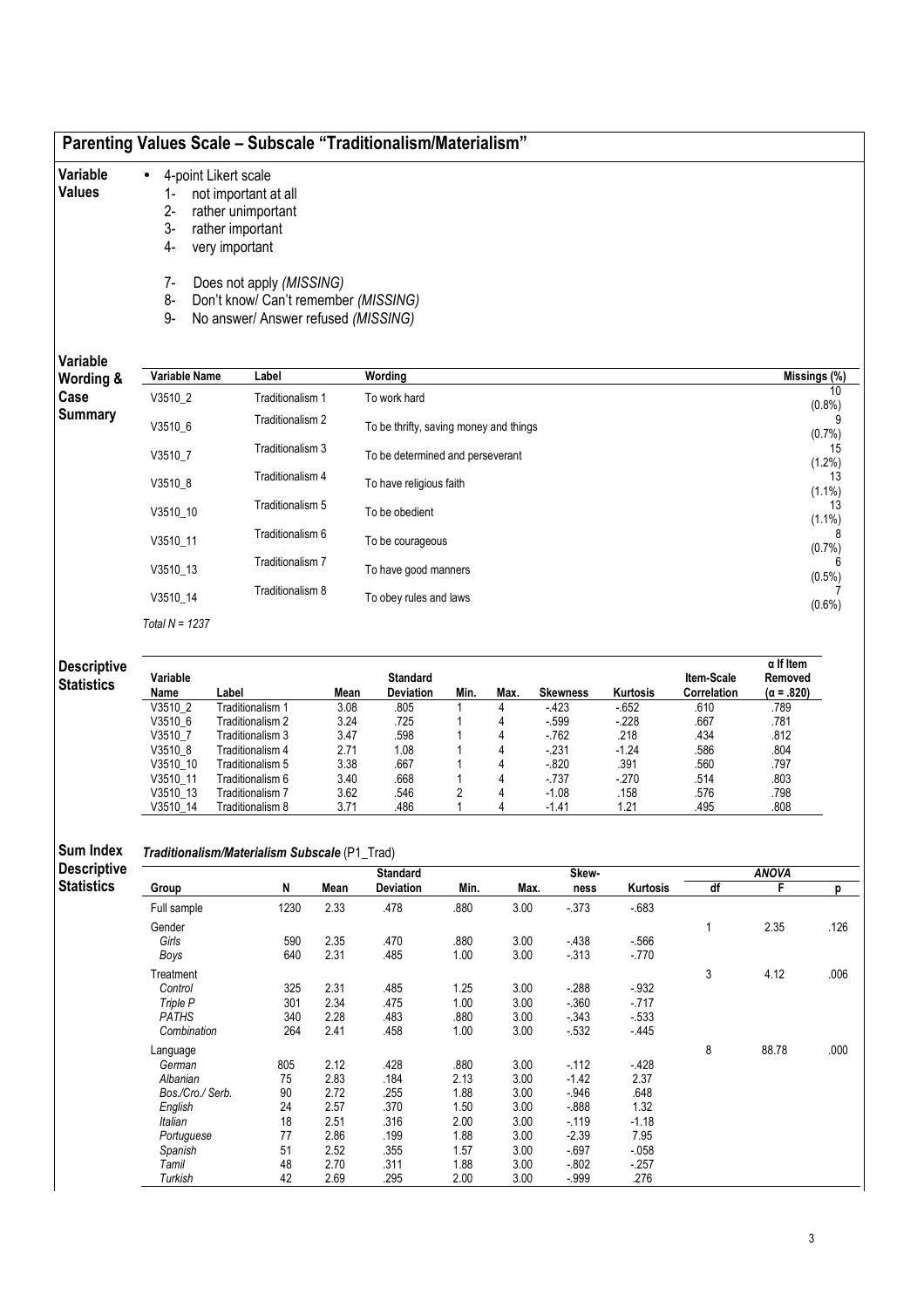#### Comments:

1) The scale has been constructed by taking the average of all the variables. The maximum number of missing values allowed was 2. For the purpose of rescaling, 1 has been subtracted from the total scale.

2) The results of the ANOVA are significant for the treatment groups (F(3,1226) =4.12, p<.01).and language groups (F(8,1221) =88.78,  $p$  < 001). ANOVA yielded no significant results for the gender groups  $(F(1,1228)$  =2.35,  $p$ >.05).

|                                           |                                               | Full<br>Sample   |              |                 | Girls          |            |                 | <b>Boys</b>     |                                                                                     |
|-------------------------------------------|-----------------------------------------------|------------------|--------------|-----------------|----------------|------------|-----------------|-----------------|-------------------------------------------------------------------------------------|
| Variable                                  |                                               | p                | N            |                 | p <sup>1</sup> | N          |                 | D <sup>1</sup>  | N                                                                                   |
| <b>Subscales</b>                          |                                               | $***$            |              |                 | $***$          |            |                 | $***$           | 638                                                                                 |
| Altruism/Empathy                          | .196                                          | $***$            | 1226         | .246            | $***$          | 588        | .153            | $***$           | 638                                                                                 |
| Parent SBQ<br>Aggression<br>Prosociality  | $-.301$<br>.160                               | $***$<br>$***$   | 1226<br>1212 | $-.303$<br>.158 | $***$<br>$***$ | 587<br>584 | $-.296$<br>.152 | $***$<br>$***$  | 639<br>628                                                                          |
| Teacher SBQ<br>Aggression<br>Prosociality | .130<br>.018                                  | $***$<br>ns      | 1188<br>1166 | .143<br>$-.031$ | $***$<br>ns    | 573<br>561 | .141<br>.029    | $***$<br>ns     | 615<br>605                                                                          |
| Child SBO<br>Aggression                   | $-.097$                                       | $***$<br>$\star$ | 1205         | $-.097$         | $\star$        | 580        | $-.090$         | $\star$         | 625<br>625                                                                          |
|                                           | Individualism/Postmaterialism<br>Prosociality | .148<br>$-065$   |              | 1227<br>1205    | .123           | ns         | 589             | .170<br>$-.071$ | Correlations Traditionalism/Materialism Subscale (P1_Trad)<br>580<br>$-0.076$<br>ns |

1 \*\*\* p<.001, \*\* p<.01, \* p<.05, ns p>.05

Comments: The Traditionalism/Materialism subscale is significantly and positively –though not very strongly- correlated with the other two Parenting Values Subscales, both in the full sample and in each gender group separately. The Traditionalism/Materialism scale is very lowly correlated with child aggression and prosociality, though the correlations are stronger and more significant for the parent-reported measures. Further, the sign of these correlation also varies depending on the type of the informant.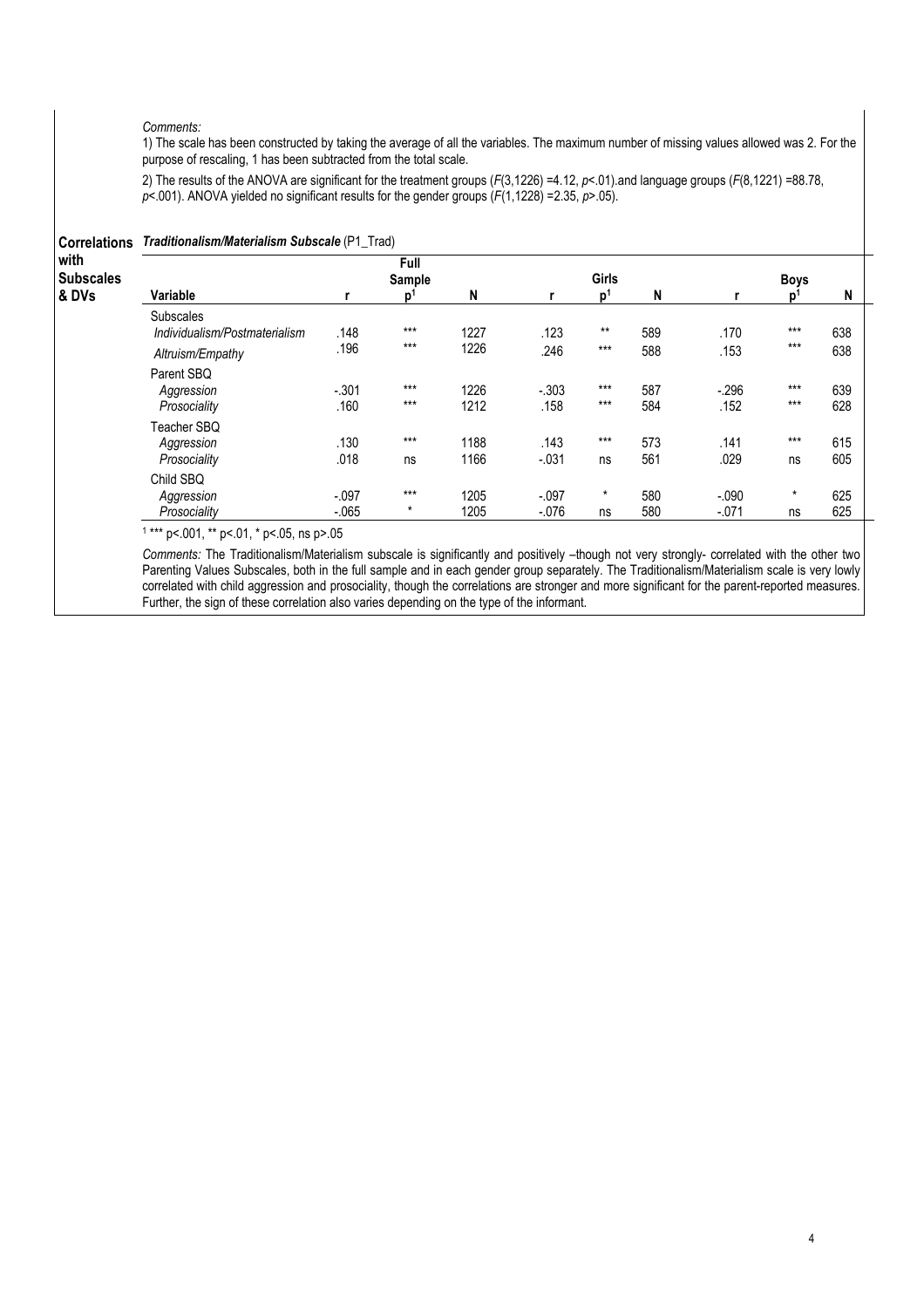| Variable<br><b>Values</b>              | 4-point Likert scale<br>$\bullet$<br>$1-$<br>$2 -$<br>3-<br>rather important<br>4-<br>very important<br>$7-$ | not important at all<br>rather unimportant<br>Does not apply (MISSING)      |                      |                                      |              |              |                             |                      |                                   |                                                          |                         |
|----------------------------------------|--------------------------------------------------------------------------------------------------------------|-----------------------------------------------------------------------------|----------------------|--------------------------------------|--------------|--------------|-----------------------------|----------------------|-----------------------------------|----------------------------------------------------------|-------------------------|
|                                        | 8-<br>9-                                                                                                     | Don't know/ Can't remember (MISSING)<br>No answer/ Answer refused (MISSING) |                      |                                      |              |              |                             |                      |                                   |                                                          |                         |
| Variable<br>Wording &                  | Variable Name                                                                                                | Label                                                                       |                      | Wording                              |              |              |                             |                      |                                   | Missings (%)                                             |                         |
| Case                                   | V3510_1                                                                                                      | Individualism 1                                                             |                      | To be independent                    |              |              |                             |                      |                                   |                                                          |                         |
| <b>Summary</b>                         | V3510_4                                                                                                      | Individualism 2                                                             |                      | To have imagination                  |              |              |                             |                      |                                   |                                                          | (0.7%<br>11             |
|                                        | Individualism 3<br>V3510_12                                                                                  |                                                                             |                      | To assert one's own interests        |              |              |                             |                      |                                   |                                                          | $(0.9\%)$<br>8<br>(0.7% |
|                                        | V3510_15                                                                                                     | Individualism 4                                                             |                      | To live on the spur of the moment    |              |              |                             |                      |                                   |                                                          | 18<br>(1.5%)            |
| <b>Descriptive</b>                     | Total $N = 1237$                                                                                             |                                                                             |                      |                                      |              |              |                             |                      |                                   |                                                          |                         |
| <b>Statistics</b>                      | Variable<br>Name<br>Label<br>V3510 1                                                                         | Individualism 1                                                             | Mean<br>3.72         | <b>Standard</b><br>Deviation<br>.546 | Min.<br>1    | Max.<br>4    | <b>Skewness</b><br>$-2.16$  | Kurtosis<br>5.51     | Item-Scale<br>Correlation<br>.277 | $\alpha$ If Item<br>Removed<br>$(\alpha = .495)$<br>.437 |                         |
|                                        | $V3510_4$<br>V3510_12<br>V3510_15                                                                            | Individualism 2<br>Individualism 3<br>Individualism 4                       | 3.64<br>3.52<br>3.24 | .622<br>.589<br>.760                 | 1<br>1<br>1  | 4<br>4<br>4  | $-1.80$<br>$-978$<br>$-817$ | 3.11<br>.838<br>.343 | .314<br>.254<br>.324              | .401<br>.454<br>.394                                     |                         |
| <b>Sum Index</b><br><b>Descriptive</b> | Individualism/Postmaterialism Subscale (P1_Indiv)                                                            |                                                                             |                      |                                      |              |              |                             |                      |                                   |                                                          |                         |
| <b>Statistics</b>                      | Group                                                                                                        | N                                                                           | Mean                 | <b>Standard</b><br>Deviation         | Min.         | Max.         | Skew-<br>ness               | Kurtosis             | df                                | <b>ANOVA</b><br>F.                                       | р                       |
|                                        | Full sample                                                                                                  | 1229                                                                        | 2.53                 | .399                                 | .500         | 3.00         | $-.970$                     | 1.25                 |                                   |                                                          |                         |
|                                        | Gender                                                                                                       |                                                                             |                      |                                      |              |              |                             |                      | 1                                 | .010                                                     | .919                    |
|                                        | Girls                                                                                                        | 591                                                                         | 2.53                 | .399                                 | 1.00         | 3.00         | $-836$                      | .470                 |                                   |                                                          |                         |
|                                        | Boys                                                                                                         | 638                                                                         | 2.53                 | .399                                 | .500         | 3.00         | $-1.10$                     | 1.99                 |                                   |                                                          |                         |
|                                        | Treatment<br>Control                                                                                         | 325                                                                         | 2.54                 | .390                                 | 1.00         | 3.00         | $-780$                      | .471                 | 3                                 | .068                                                     | .977                    |
|                                        | Triple P                                                                                                     | 301                                                                         | 2.53                 | .406                                 | .750         | 3.00         | $-1.21$                     | 2.22                 |                                   |                                                          |                         |
|                                        | <b>PATHS</b>                                                                                                 | 340                                                                         | 2.53                 | .382                                 | .500         | 3.00         | $-.902$                     | 1.62                 |                                   |                                                          |                         |
|                                        | Combination                                                                                                  | 263                                                                         | 2.52                 | .424                                 | 1.00         | 3.00         | $-.968$                     | .674                 |                                   |                                                          |                         |
|                                        | Language                                                                                                     |                                                                             |                      |                                      |              |              |                             |                      | 8                                 | 29.12                                                    | .000                    |
|                                        | German                                                                                                       | 806                                                                         | 2.56                 | .337                                 | 1.25         | 3.00         | $-552$                      | $-129$               |                                   |                                                          |                         |
|                                        |                                                                                                              | 75                                                                          | 2.62                 | .407                                 | 1.00         | 3.00         | $-1.66$                     | 3.40                 |                                   |                                                          |                         |
|                                        | Albanian                                                                                                     |                                                                             |                      | .405                                 | .500         | 3.00         | $-2.38$                     | 8.89                 |                                   |                                                          |                         |
|                                        | Bos./Cro./ Serb.                                                                                             | 90                                                                          | 2.68                 |                                      |              |              | $-532$                      | .720                 |                                   |                                                          |                         |
|                                        | English                                                                                                      | 24                                                                          | 2.28                 | .398                                 | 1.25         | 3.00         |                             |                      |                                   |                                                          |                         |
|                                        | Italian                                                                                                      | 18                                                                          | 2.51                 | .441                                 | 1.50         | 3.00         | $-0.889$                    | .194                 |                                   |                                                          |                         |
|                                        | Portuguese                                                                                                   | $77$                                                                        | 2.68                 | .367                                 | 1.33         | 3.00         | $-1.43$                     | 2.43                 |                                   |                                                          |                         |
|                                        | Spanish                                                                                                      | 51                                                                          | 2.49                 | .487                                 | .750         | 3.00         | $-1.22$                     | 2.24                 |                                   |                                                          |                         |
|                                        | Tamil<br>Turkish                                                                                             | 47<br>41                                                                    | 1.92<br>2.12         | .342<br>.528                         | 1.00<br>.750 | 2.75<br>3.00 | $-.079$<br>$-533$           | .450<br>$-275$       |                                   |                                                          |                         |

2) The results of the ANOVA are highly significant for the language groups (F(8,1220) =29.12, p<.001). ANOVA yielded no significant results for the gender groups  $(F(1,1227) = .010, p > .05)$  and the treatment groups  $(F(3,1225) = .068, p > .05)$ .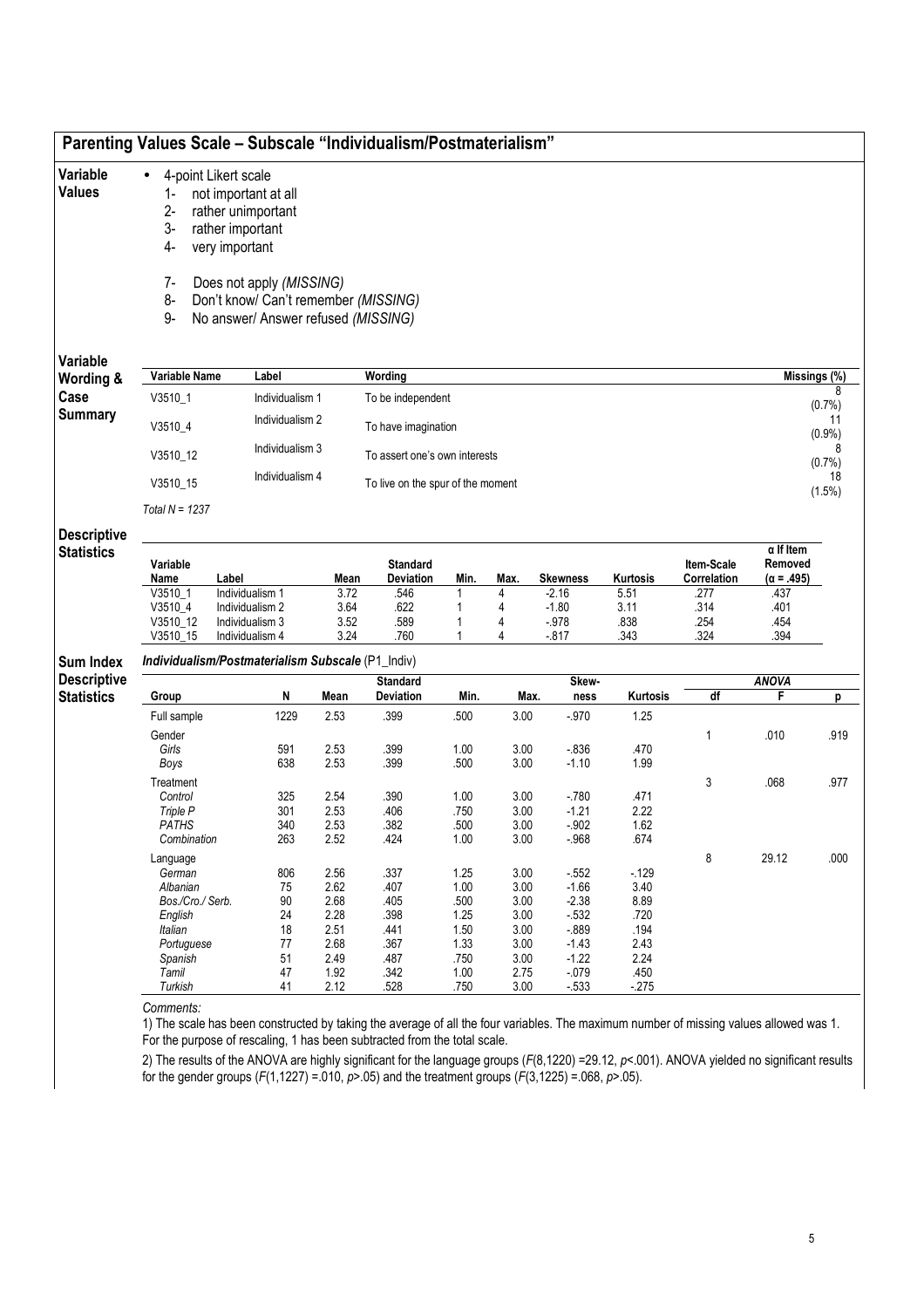| with<br><b>Subscales</b> |                                                |                 | Full<br>Sample |              |                  | <b>Girls</b>   |            |                 |          |            |
|--------------------------|------------------------------------------------|-----------------|----------------|--------------|------------------|----------------|------------|-----------------|----------|------------|
| & DVs                    | Variable                                       | r               | p <sup>1</sup> | N            |                  | $\mathbf{D}^1$ | N          |                 | n        | N          |
|                          | <b>Subscales</b><br>Traditionalism/Materialism | .148            | $***$          | 1227         | .123             | $***$          | 589        | .170            | $***$    | 638        |
|                          | Altruism/Empathy                               | .250            | $***$          | 1223         | .304             | $***$          | 587        | .197            | $***$    | 636        |
|                          | Parent SBQ<br>Aggression<br>Prosociality       | $-.048$<br>.102 | ns<br>$***$    | 1224<br>1211 | $-.024$<br>.147  | ns<br>$***$    | 587<br>584 | $-069$<br>.068  | ns<br>ns | 637<br>627 |
|                          | Teacher SBQ<br>Aggression<br>Prosociality      | .021<br>.015    | ns<br>ns       | 1187<br>1165 | .073<br>$-0.012$ | ns<br>ns       | 574<br>562 | $-.015$<br>.034 | ns<br>ns | 613<br>603 |
|                          | Child SBQ<br>Aggression<br>Prosociality        | .008<br>.017    | ns<br>ns       | 1204<br>1204 | .071<br>$-.011$  | ns<br>ns       | 581<br>581 | $-.048$<br>.039 | ns<br>ns | 623<br>623 |

1 \*\*\* p<.001, \*\* p<.01, \* p<.05, ns p>.05

Comments: The Individualism/Postmaterialism subscale is very significantly correlated with the other two Parenting Values subscales, and the Pearson correlation coefficient ranges from low to moderate. The correlation between the Individualism/Postmaterialism subscale and child aggression/prosociality is very weak and generally insignificant, with varying signs across samples and informants.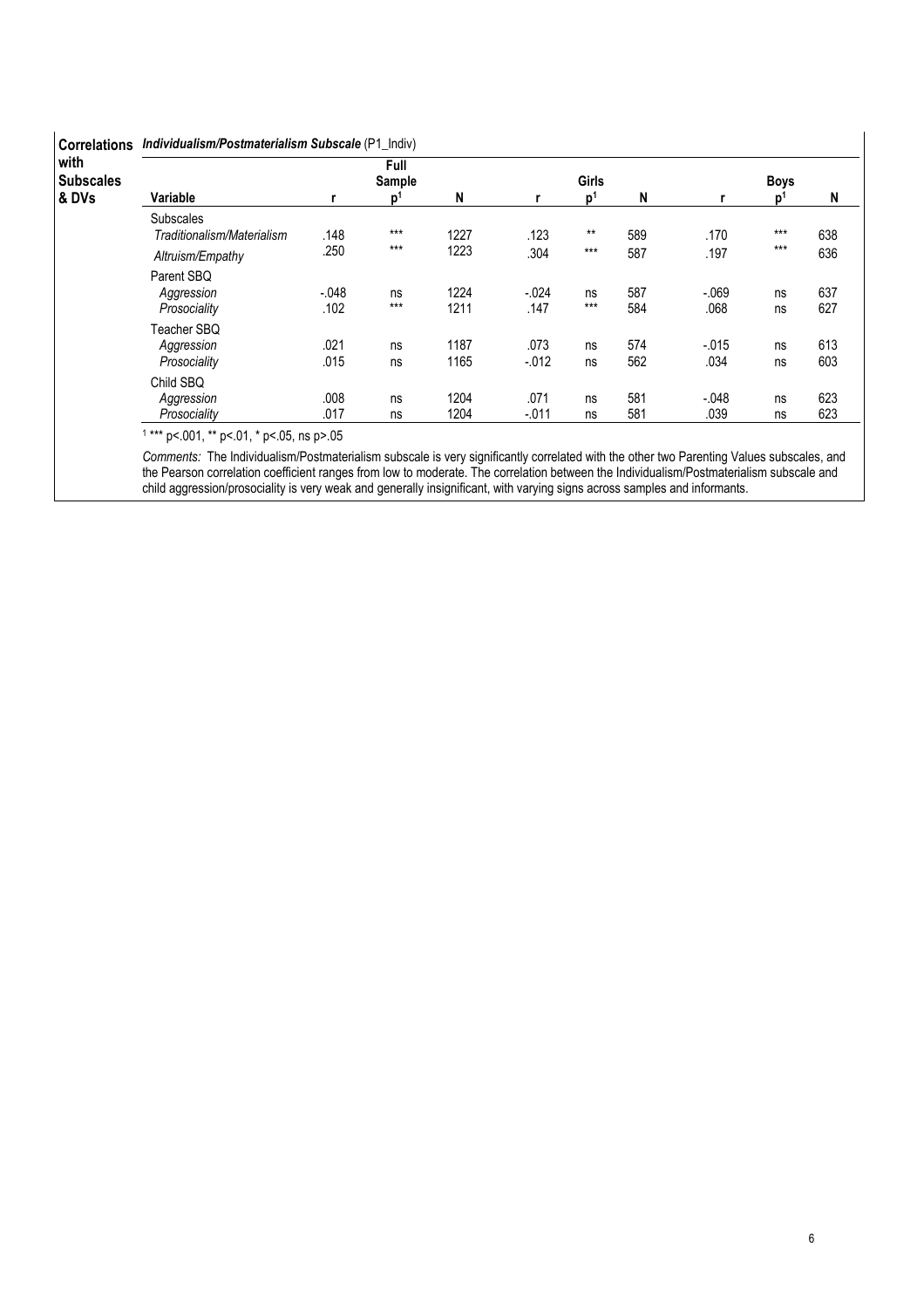|                                        |                                                                               | <b>Parenting Values Scale - Subscale "Altruism/Empathy"</b>                                                                                                                                                                                                           |              |                                     |                     |              |                              |              |                                                |                               |                                |
|----------------------------------------|-------------------------------------------------------------------------------|-----------------------------------------------------------------------------------------------------------------------------------------------------------------------------------------------------------------------------------------------------------------------|--------------|-------------------------------------|---------------------|--------------|------------------------------|--------------|------------------------------------------------|-------------------------------|--------------------------------|
| Variable<br><b>Values</b>              | $\bullet$<br>1-<br>$2-$<br>$3-$<br>4-                                         | 4-point Likert scale<br>not important at all<br>rather unimportant<br>rather important<br>very important                                                                                                                                                              |              |                                     |                     |              |                              |              |                                                |                               |                                |
|                                        | $7-$<br>8-<br>9-                                                              | Does not apply (MISSING)<br>Don't know/ Can't remember (MISSING)<br>No answer/ Answer refused (MISSING)                                                                                                                                                               |              |                                     |                     |              |                              |              |                                                |                               |                                |
| Variable                               |                                                                               |                                                                                                                                                                                                                                                                       |              |                                     |                     |              |                              |              |                                                |                               |                                |
| Wording &                              | Variable Name                                                                 | Label                                                                                                                                                                                                                                                                 |              | Wording                             |                     |              |                              |              |                                                |                               | Missings $\overline{(*)}$<br>5 |
| Case                                   | V3510_5<br>Altruism 1<br>To be tolerant, and showing respect for other people |                                                                                                                                                                                                                                                                       |              |                                     |                     |              |                              |              |                                                |                               | $(0.4\%)$                      |
| <b>Summary</b>                         | V3510_9                                                                       | Altruism 2                                                                                                                                                                                                                                                            |              | To be unselfish                     |                     |              |                              |              |                                                |                               | 10<br>(0.8% )                  |
|                                        | Total $N = 1237$                                                              |                                                                                                                                                                                                                                                                       |              |                                     |                     |              |                              |              |                                                |                               |                                |
| <b>Descriptive</b>                     |                                                                               |                                                                                                                                                                                                                                                                       |              |                                     |                     |              |                              |              |                                                |                               |                                |
| <b>Statistics</b>                      | Variable<br>Name                                                              | Label                                                                                                                                                                                                                                                                 | Mean         | <b>Standard</b><br><b>Deviation</b> | Min.                | Max.         | <b>Skewness</b>              | Kurtosis     | Item-Scale<br>Correlation<br>$(\alpha = .278)$ |                               |                                |
|                                        | $V3510 - 5$<br>V3510_9                                                        | Altruism 1<br>Altruism 2                                                                                                                                                                                                                                              | 3.91<br>3.63 | .296<br>.568                        | $\overline{2}$<br>1 | 4<br>4       | $-2.86$<br>$-1.49$           | 6.60<br>2.35 | .199<br>.199                                   |                               |                                |
|                                        |                                                                               |                                                                                                                                                                                                                                                                       |              |                                     |                     |              |                              |              |                                                |                               |                                |
| <b>Sum Index</b><br><b>Descriptive</b> |                                                                               | Altruism/Empathy Subscale (P1_Altruism)                                                                                                                                                                                                                               |              |                                     |                     |              |                              |              |                                                |                               |                                |
| <b>Statistics</b>                      | Group                                                                         | Ν                                                                                                                                                                                                                                                                     | Mean         | <b>Standard</b><br><b>Deviation</b> | Min.                | Max.         | Skew-<br>ness                | Kurtosis     | df                                             | <b>ANOVA</b><br>F             | р                              |
|                                        | Full sample                                                                   | 1226                                                                                                                                                                                                                                                                  | 2.77         | .344                                | 1.00                | 3.00         | $-1.45$                      | 1.79         |                                                |                               |                                |
|                                        | Gender                                                                        |                                                                                                                                                                                                                                                                       |              |                                     |                     |              |                              |              | 1                                              | 1.46                          | .228                           |
|                                        | Girls                                                                         | 588                                                                                                                                                                                                                                                                   | 2.76         | .352                                | 1.50                | 3.00         | $-1.32$                      | 1.06         |                                                |                               |                                |
|                                        | Boys                                                                          | 638                                                                                                                                                                                                                                                                   | 2.78         | .336                                | 1.00                | 3.00         | $-1.59$                      | 2.63         |                                                |                               |                                |
|                                        | Treatment<br>Control                                                          | 324                                                                                                                                                                                                                                                                   | 2.77         | .357                                | 1.50                | 3.00         | $-1.52$                      | 1.82         | 3                                              | .304                          | .823                           |
|                                        | Triple P                                                                      | 300                                                                                                                                                                                                                                                                   | 2.77         | .328                                | 1.50                | 3.00         | $-1.23$                      | .925         |                                                |                               |                                |
|                                        | <b>PATHS</b><br>Combination                                                   | 339                                                                                                                                                                                                                                                                   | 2.76         | .345                                | 1.50                | 3.00         | $-1.33$                      | 1.24         |                                                |                               |                                |
|                                        |                                                                               | 263                                                                                                                                                                                                                                                                   | 2.79         | .344                                | 1.00                | 3.00         | $-1.75$                      | 3.46         |                                                | 9.38                          | .000                           |
|                                        | Language<br>German                                                            | 801                                                                                                                                                                                                                                                                   | 2.75         | .331                                | 1.50                | 3.00         | $-1.10$                      | .458         | 8                                              |                               |                                |
|                                        | Albanian                                                                      | 75                                                                                                                                                                                                                                                                    | 2.86         | .267                                | 2.00                | 3.00         | $-1.79$                      | 2.39         |                                                |                               |                                |
|                                        | Bos./Cro./ Serb.                                                              | 90                                                                                                                                                                                                                                                                    | 2.88         | .293                                | 1.50                | 3.00         | $-2.97$                      | 10.06        |                                                |                               |                                |
|                                        | English<br>Italian                                                            | 24<br>18                                                                                                                                                                                                                                                              | 2.69<br>2.81 | .462<br>.425                        | 1.50<br>1.50        | 3.00<br>3.00 | $-1.59$<br>$-2.33$           | 1.95<br>5.04 |                                                |                               |                                |
|                                        |                                                                               |                                                                                                                                                                                                                                                                       |              |                                     |                     |              |                              |              |                                                |                               |                                |
|                                        | Portuguese                                                                    | 77                                                                                                                                                                                                                                                                    | 2.92         | .262                                | 1.50                | 3.00         | $-3.59$                      | 13.91        |                                                |                               |                                |
|                                        | Spanish                                                                       | 51                                                                                                                                                                                                                                                                    | 2.78         | .304                                | 2.00                | 3.00         | $-1.11$                      | .258         |                                                |                               |                                |
|                                        | Tamil<br>Turkish                                                              | 48<br>42                                                                                                                                                                                                                                                              | 2.46<br>2.80 | .534<br>.332                        | 1.00<br>1.50        | 3.00<br>3.00 | $-592$<br>$-1.94$            | $-440$       |                                                |                               |                                |
|                                        | Comments:                                                                     | 1) The scale has been constructed by taking the average of the two variables. No missing value was allowed. For the purpose of rescaling, 1<br>has been subtracted from the total scale.                                                                              |              |                                     |                     |              |                              | 4.59         |                                                |                               |                                |
|                                        |                                                                               | 2) The results of the ANOVA are highly significant for the language groups $(F(8,1227) = 9.38, p < .001)$ . ANOVA yielded no significant results<br>for the gender groups $(F(1, 1224) = 1.46, p > 0.05)$ and the treatment groups $(F(3, 1222) = 0.304, p > 0.05)$ . |              |                                     |                     |              |                              |              |                                                |                               |                                |
| <b>Correlations</b>                    |                                                                               | Altruism/Empathy Subscale (P1_Altruism)                                                                                                                                                                                                                               |              |                                     |                     |              |                              |              |                                                |                               |                                |
| with                                   |                                                                               |                                                                                                                                                                                                                                                                       |              | Full                                |                     |              |                              |              |                                                |                               |                                |
| <b>Subscales</b>                       |                                                                               |                                                                                                                                                                                                                                                                       | r            | <b>Sample</b><br>p <sup>1</sup>     | N                   |              | Girls<br>p <sup>1</sup><br>r | N            | r                                              | <b>Boys</b><br>p <sup>1</sup> | N                              |
| & DVs                                  | Variable<br><b>Subscales</b>                                                  |                                                                                                                                                                                                                                                                       |              |                                     |                     |              |                              |              |                                                |                               |                                |
|                                        |                                                                               | Traditionalism/Materialism                                                                                                                                                                                                                                            | .196         | $***$                               | 1226                |              | ***<br>.246                  | 588          | .153                                           | ***                           | 638                            |
|                                        |                                                                               | Individualism/Postmaterialism                                                                                                                                                                                                                                         | .250         | $***$                               | 1223                |              | .304<br>***                  | 587          | .197                                           | $***$                         | 636                            |